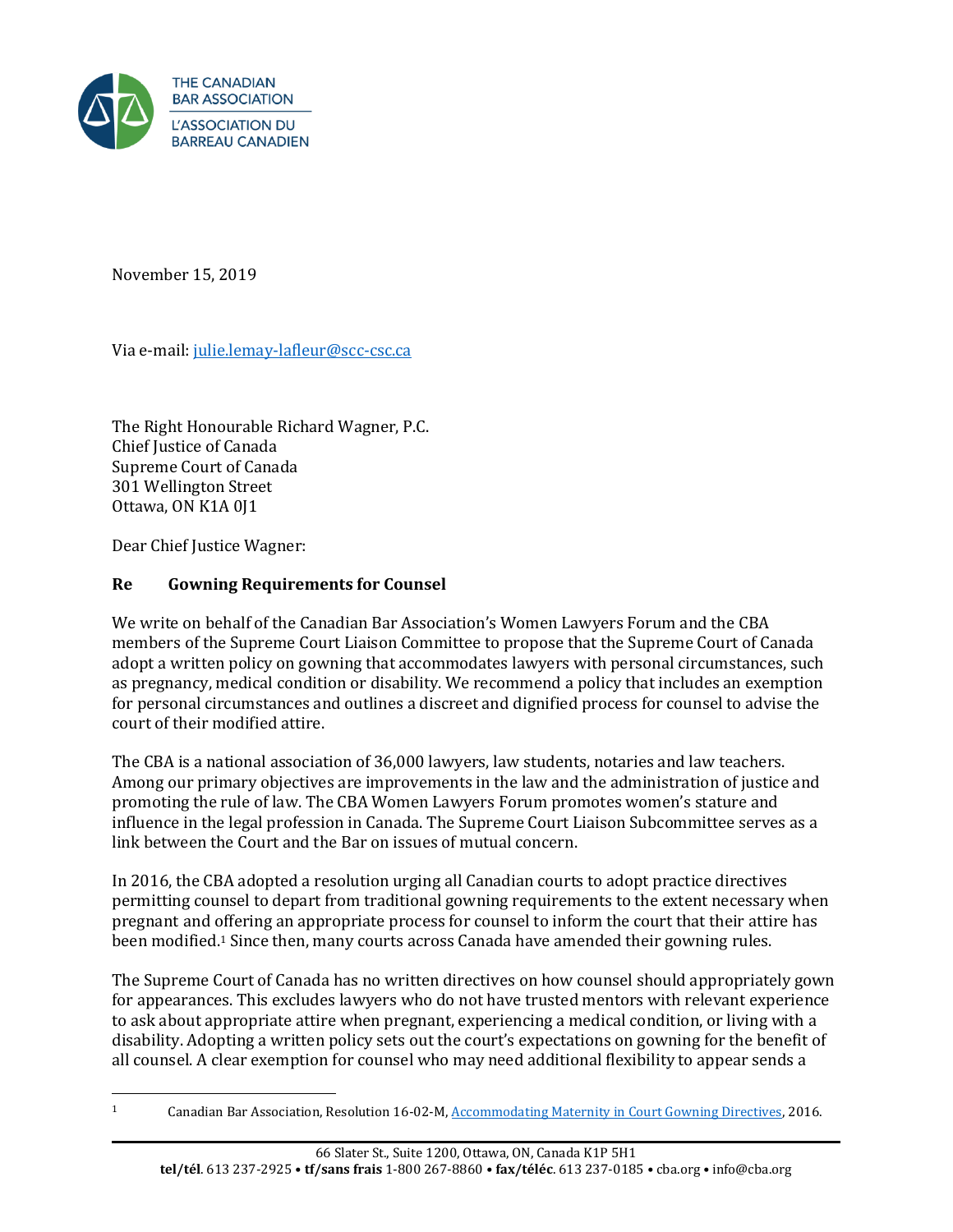clear message of inclusion. Counsel who need to depart from traditional gowning requirements would know that the court welcomes their appearance.

Traditional gowning is meant to be a symbol of equality, but for lawyers in some circumstances it can be a barrier to appearing in court. Simple changes to allow for greater flexibility will respect tradition while communicating that all counsel are welcome and included in Canadian courts.

We have drafted a model gowning directive, appended to this letter. The model directive has four elements:

- There is an explicit exemption for personal circumstances such as pregnancy, a medical condition, or disability.
- Modified attire must be in keeping with court decorum.
- Counsel must advise the court of modified attire.
- Counsel need not discuss their personal circumstances or modified attire in open court or on the record.

We believe that gowning directives with these elements will be clear, inclusive and instructive. With this guidance, both courts and counsel will know how to proceed when counsel need to modify their attire due to personal circumstances.

Clear guidance from the Supreme Court of Canada would help counsel meet their obligations to the court and their clients. The proposed changes will also enhance the accessibility of courts and send an important message that the profession and justice system can be proactively inclusive.

We ask that you consider our proposal and would be pleased to discuss this matter further.

Yours truly,

*(original letter signed by Nadia Sayed for Sabrina A. Bandali and Rekha N. Malaviya)*

Sabrina A. Bandali Chair, CBA Women Lawyers Forum Rekha N. Malaviya Chair, Supreme Court of Canada Liaison Subcommittee

Encl.

cc. Renée Thériault, Executive Legal Officer, [Renee.Theriault@scc-csc.ca](mailto:Renee.Theriault@SCC-CSC.CA) Barbara Kincaid, General Counsel, Court Operations Sector[, Barbara.Kincaid@scc-csc.ca](mailto:Barbara.Kincaid@SCC-CSC.CA)